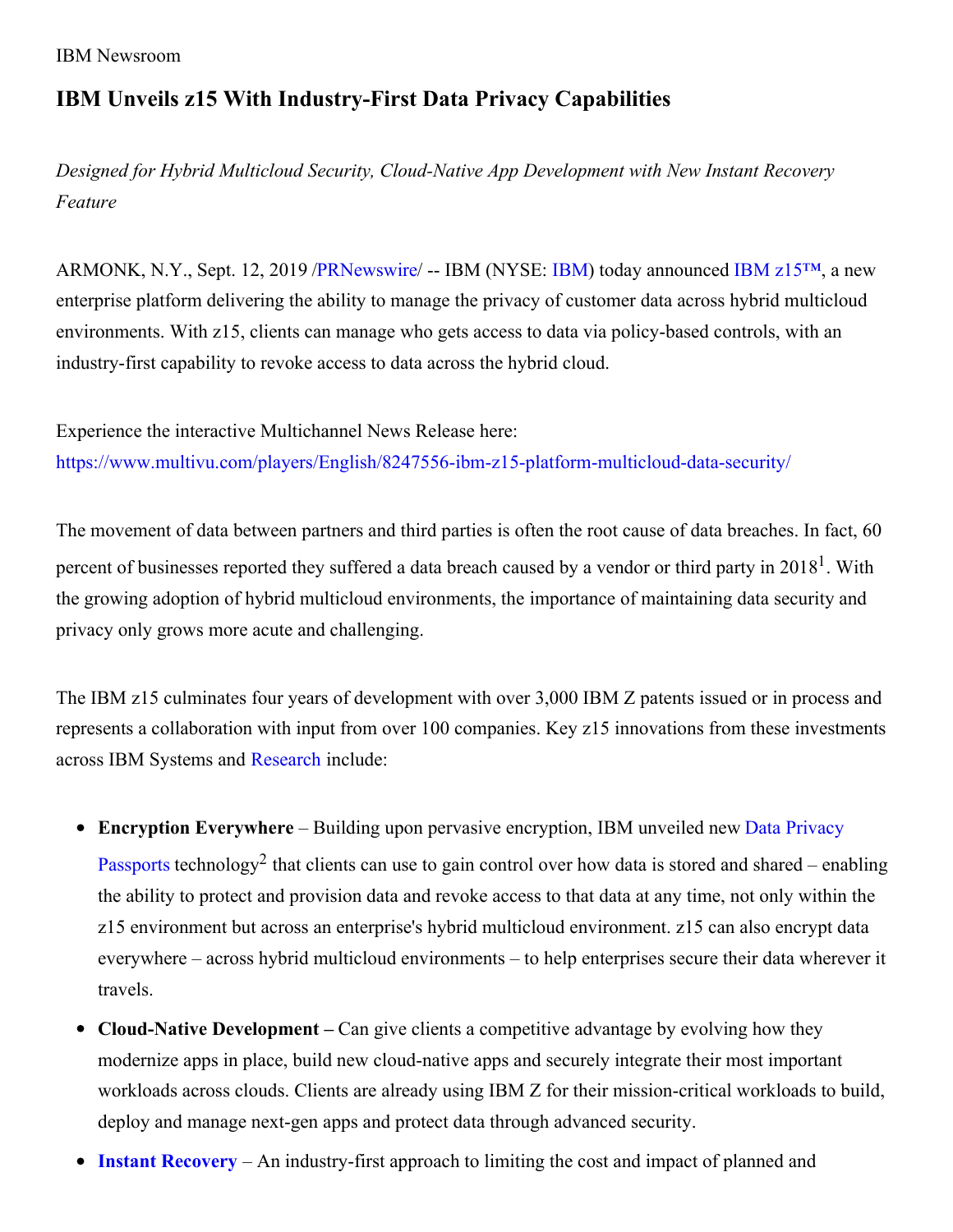unplanned downtime, enabling users to access full system capacity for a period of time to accelerate shutdown and restart of IBM Z services and provide a temporary capacity boost to rapidly recover from lost time.

#### **Rising Importance of Data Privacy in Doing Business**

A new IBM [commissioned](https://c212.net/c/link/?t=0&l=en&o=2576230-1&h=86771019&u=https%3A%2F%2Fsecurityintelligence.com%2Fposts%2Fnew-poll-shows-consumers-expectations-on-data-privacy-evolve-but-so-does-technology%2F&a=A+new+IBM+commissioned+study+conducted+by+The+Harris+Poll) study conducted by The Harris Poll<sup>3</sup> and released today found that 64 percent of all consumers have opted not to work with a business out of concerns of whether they could keep their data secure. However, that same study found 76 percent of respondents would be more willing to share personal information if there was a way to fully take back and retrieve that data at any time. With z15, pervasive encryption is designed to extend across the enterprise enforcing data privacy by policy even when it leaves the platform. With this industry-first capability, clients can offer new services and features that give their consumers stronger control over how their personal data is used.

## **The Next Phase of Digital Transformation – Moving Mission-Critical Work to the Cloud**

Businesses today have reportedly already completed the first 20 percent of their cloud journey. z15 is uniquely positioned to help companies take this next step in their digital transformation efforts to move mission critical workloads (the other 80 percent) to the cloud<sup>4</sup> by delivering a hyper-secure, agile and continuously available platform.

As the center of a secured hybrid cloud [strategy](https://c212.net/c/link/?t=0&l=en&o=2576230-1&h=2985641967&u=https%3A%2F%2Fwww.ibm.com%2Fit-infrastructure%2Fz%2Fcapabilities%2Fhybrid-cloud&a=secured+hybrid+cloud+strategy), today, two-thirds of the Fortune 100 are using IBM Z. With z15, clients can:

- Process up to one trillion web transactions a day<sup>5</sup>, support massive databases, and scale-out to 2.4 million Linux containers in a single z15 system<sup>6</sup> — up to 2.3 times more Linux containers per core on a z15 LPAR versus a compared bare-metal x86 platform, running an identical web server load<sup>7</sup>.
- Address mission-critical latency challenges by delivering up to 30 times lower latency and up to 28 times less CPU utilization on z15 by compressing secure web transaction data before encryption using the Integrated Accelerator for z Enterprise Data Compression instead of using software compression<sup>8</sup>.
- Leverage 12 percent more cores than z14, and 25 percent more memory than z14 to help meet the needs of today's digital businesses. 9

"More than ever, our customers are looking for transactions to happen in a fraction of a second in a highly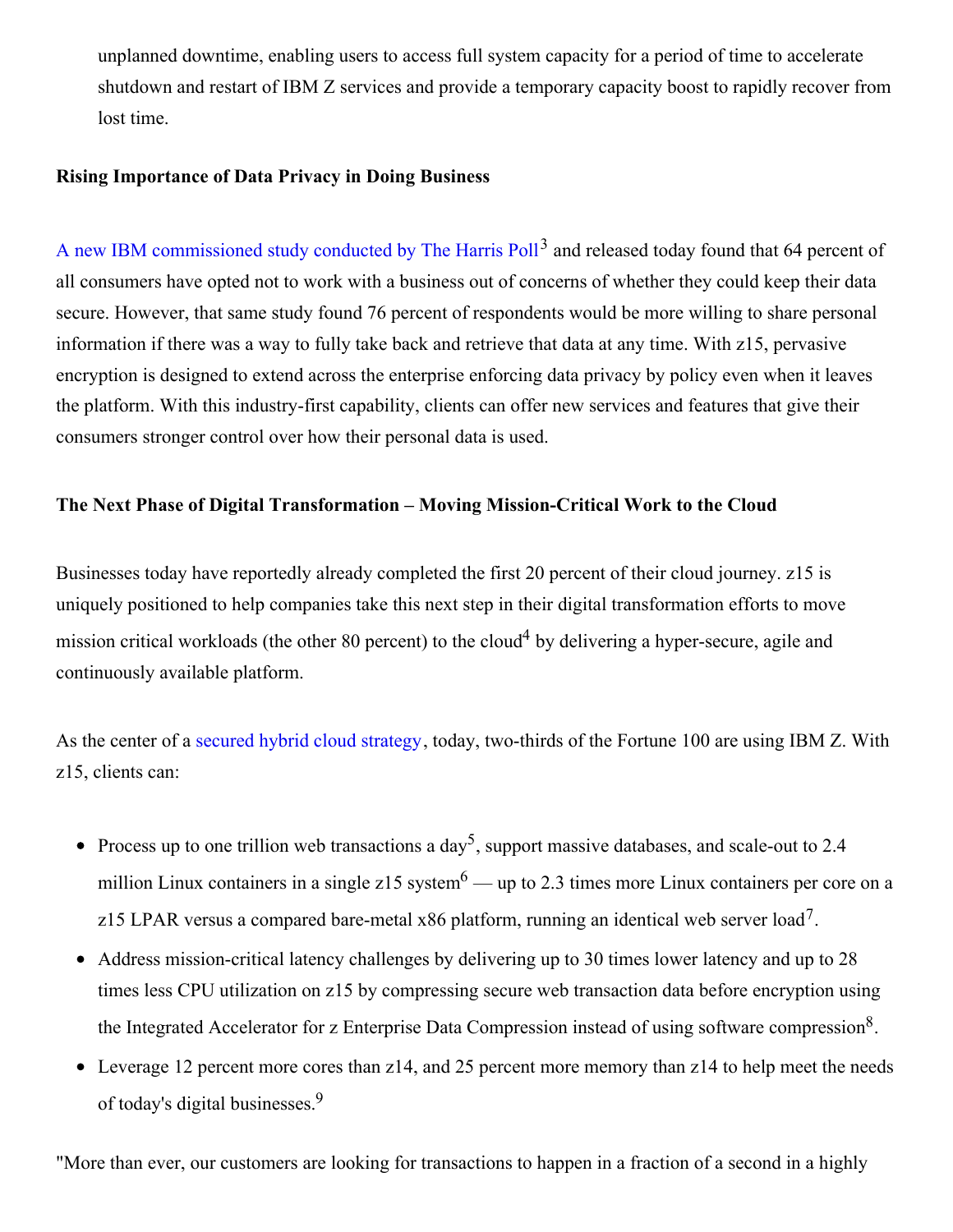performant manner. Whether they're at an ATM machine, making a purchase at a retail store, or transferring money when abroad - the agility, performance and security of IBM Z is paramount for delivering a positive experience for our customers," said Graham Fagan, Director of Technology and Operations at Allied Irish Bank. "The IBM Z platform is one of our most modern infrastructure platforms in AIB. From our perspective, it's absolutely pivotal to the successful operation of AIB, and by extension it is critical to the successful operation of payments and day-to-day banking activity across the Irish economy."

"Bradesco is a company committed to innovation and constant progress and we have pioneered the implementation of many types of technologies. In 1982, we launched the first online current account update model in Brazil and conducted the first banking teleprocessing operation in the country - all running on IBM's mainframe platform," said Mr. Waldemar Ruggiero, IT Infrastructure Director at Bradesco. "Nearly 40 years later, we keep running all core banking data on the mainframe and we rely on z15 to offer us more processing power, resilience, security and flexibility so that we can faster deliver new products and services to our customers."

"IBM Z is an essential component for addressing top concerns around hybrid cloud like security, privacy and agility. With z15, our clients can have the cloud they want, with the privacy and security they need – protection for both traditional mission-critical workloads and newer workloads like digital asset custody or blockchain," said Ross Mauri, GM of IBM Z. "The reality is that for clients whose business' depend on access to data in real time, IBM Z remains the go to choice. Often, our clients need access to data and analytic insights in a fraction of a second – not minutes, with the ability to control privacy of that data at a granular level."

#### **Data-Centric Privacy Controls**

Data Privacy [Passports](https://c212.net/c/link/?t=0&l=en&o=2576230-1&h=4011223490&u=https%3A%2F%2Fwww.ibm.com%2Fmarketplace%2Fdata-privacy-passports&a=Data+Privacy+Passports) is a consolidated data privacy solution that is engineered to extend clients' ability to deliver privacy by not only protecting data on-premises at the infrastructure level, but allows clients to provision data rules to manage individual user access across private, public and hybrid cloud data at the data level. z15 accomplishes this by delivering:

- **Protection for data wherever it goes** Protecting data today is a challenge for the simple reason that data does not stay in one place and solutions are often fragmented or siloed. Data Privacy Passports addresses this challenge by introducing Trusted Data Objects (TDO) which provide data centric protection that stays with the data.
- **Privacy with controlled data usage** Data Privacy Passports allows an organization to establish and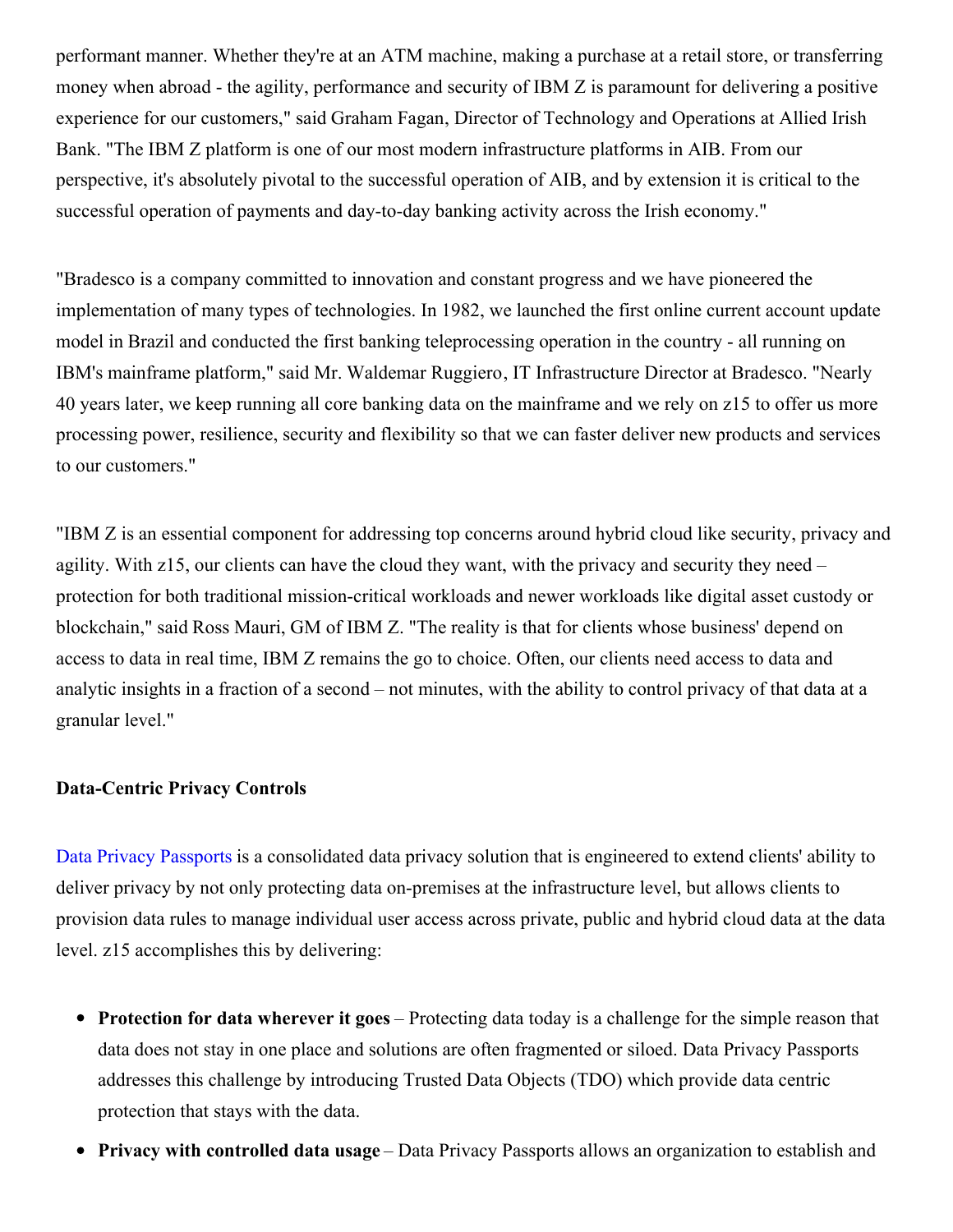enforce an enterprise-wide data privacy policy where different views of data are surfaced to different users based on their need to know. Trusted Data Objects technology can also be used to prevent collusion between data owners leading to the misuse of data.

- **Provable consumption of data** Track the complete data transformation journey from point of origin to point of consumption, with a central point for clients' auditing and compliance activities from data access to aggregation.
- **Embedded Key Management** Data Privacy Passports provides required key management for Trusted Data Objects that are created and distributed throughout the enterprise. This greatly reduces the complexity of implementing the solutions and provides simple management of data as it moves between systems.

### **Bringing Cloud-Native App Development to IBM Z**

Last month, IBM announced intent to deliver Red Hat OpenShift on IBM Z and LinuxONE. This offering will accelerate the transformation to greater portability and agility through integrated tooling and a featurerich ecosystem for cloud-native development on Linux on IBM Z and LinuxONE offerings. Cloud developers can deploy z/OS applications using OpenShift with no special Z skills required.

IBM also intends to deliver IBM Cloud Pak offerings to Linux on IBM Z and LinuxONE offerings. These offerings are designed to accelerate the rich IBM software ecosystem that is necessary for enterprise clients to adopt hybrid multicloud deployment. These offerings, combined with the IBM premier enterprise platforms, IBM Z and LinuxONE, will reinforce and further strengthen IBM's capability to unlock business value and drive growth for clients by providing a secured and open hybrid multicloud platform.

#### **Mission-Critical Work Done with No Time Lost**

For both planned and unplanned downtime, Instant [Recovery](https://c212.net/c/link/?t=0&l=en&o=2576230-1&h=3833485790&u=https%3A%2F%2Fwww.ibm.com%2Fit-infrastructure%2Fz%2Ftechnologies%2Fsystem-recovery&a=Instant+Recovery) brings clients the ability to unlock the full power of z15, spinning up built-in cores to return to pre-shutdown  $SLAs^{10}$ , while uniquely catching up on business transactions up to 2.5 times faster  $11$  than previously possible. This allows you to:

- **Accelerate time to value** By unleashing the potential of extra capacity within the system, you can shorten downtime and rapidly restore services and utilize that extra capacity to rapidly process delayed transactions.
- **Gain unlimited Usage** By enabling businesses to utilize Instant Recovery as frequently as the business demands, clients have far greater flexibility to respond to new demands and ongoing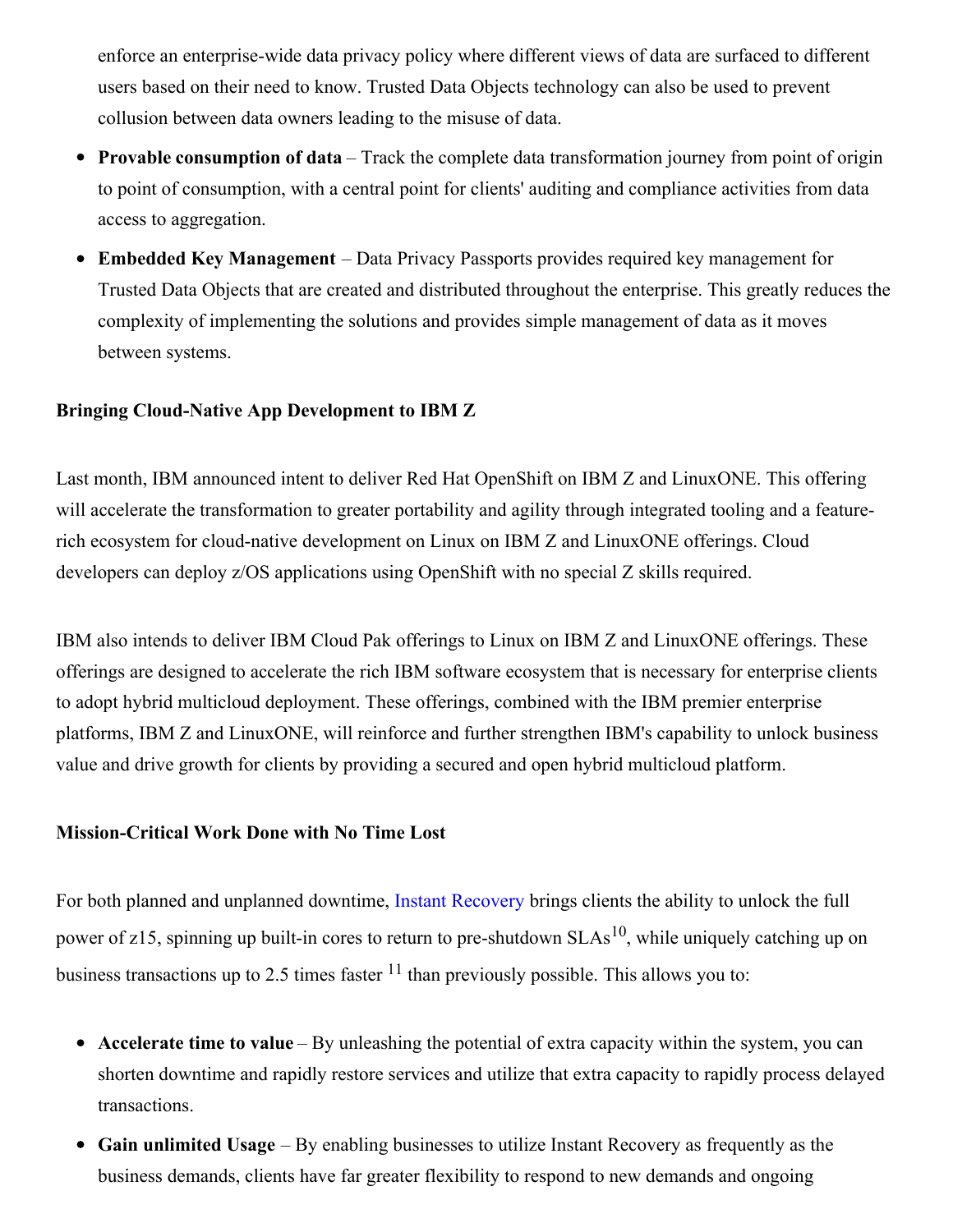maintenance requirements.

 $\bullet$ **Have zero impact on cost** – You can exploit this industry-first approach at zero additional software  $\text{cost}^{12}$  for systems not at full capacity, limiting the impact of downtime to the business.

## **IBM Z and Storage at the Center of a Secured Hybrid Cloud**

In May, IBM announced key [capabilities](https://c212.net/c/link/?t=0&l=en&o=2576230-1&h=3792917112&u=https%3A%2F%2Fwww.ibm.com%2Fit-infrastructure%2Fz%2Fcapabilities%2Fhybrid-cloud&a=secured+hybrid+cloud) to further position IBM Z as a center point of a secured hybrid cloud strategy including z/OS Container Extensions and z/OS Cloud Broker, making it easier for developers to build and manage cloud applications – both available on z15. Clients will also be able to take advantage of [Tailored](https://c212.net/c/link/?t=0&l=en&o=2576230-1&h=1663602834&u=https%3A%2F%2Fwww.ibm.com%2Fit-infrastructure%2Fz%2Fsoftware%2Fpricing&a=Tailored+Fit+Pricing) Fit Pricing for IBM Z, a simple cloud pricing model for today's enterprise IT environment designed to deliver the transparency and flexibility of consumption-based pricing, with economies of scale for workloads on [IBM](https://c212.net/c/link/?t=0&l=en&o=2576230-1&h=1541812601&u=https%3A%2F%2Fwww.ibm.com%2Fit-infrastructure%2Fz%2Fzos&a=IBM+z%2FOS) z/OS.

In addition to z15, IBM today [announced](https://c212.net/c/link/?t=0&l=en&o=2576230-1&h=1681710066&u=http%3A%2F%2Fwww.ibm.com%2Fblogs%2Fsystems%2Fpowerful-new-storage-mission-critical-hybrid-multicloud&a=today+announced) a new high-end, enterprise storage system, the IBM [DS8900F](https://c212.net/c/link/?t=0&l=en&o=2576230-1&h=1929601737&u=https%3A%2F%2Fwww.ibm.com%2Fmarketplace%2Fds8000f&a=IBM+DS8900F) specifically designed for mission critical hybrid multicloud environments. The next generation of IBM DS8900F storage system delivers comprehensive next-level cyber security, data availability and system resiliency for clients. In addition to z15, the IBM DS8900F offers clients more than 99.99999 percent uptime<sup>13</sup> and several Disaster Recovery options designed for near-zero recovery times to ensure protection of data. With these new enterprise-class storage services, IBM Z clients now have a new level of control to store their data where it makes the best economic and business sense, while always keeping it resilient and available.

### **Global Financing**

IBM Global [Financing](https://c212.net/c/link/?t=0&l=en&o=2576230-1&h=2638864995&u=https%3A%2F%2Fwww.ibm.com%2Ffinancing%2Fsolutions%2Fz-systems&a=IBM+Global+Financing) offerings for z15 and DS8900F include customized leases with payment plans aligned to business benefits. Credit qualified customers that want to move from older models to z15 or DS8900F can convert an owned IBM Z or IBM high-end enterprise storage to leasing while upgrading, or acquire a net new z15 or DS8900F.

For more information on z15, visit [www.ibm.com/z15](https://c212.net/c/link/?t=0&l=en&o=2576230-1&h=3582707326&u=https%3A%2F%2Fwww.ibm.com%2Fmarketplace%2Fz15&a=www.ibm.com%2Fz15).

- <sup>1</sup> Ponemon and Opus 2018 Data Risk in the Third-Party Ecosystem: Third Annual Study
- <sup>2</sup> For additional information see IBM's relevant Announcement Letters
- <sup>3</sup> 2019 IBM and Harris Poll Privacy study, commissioned by IBM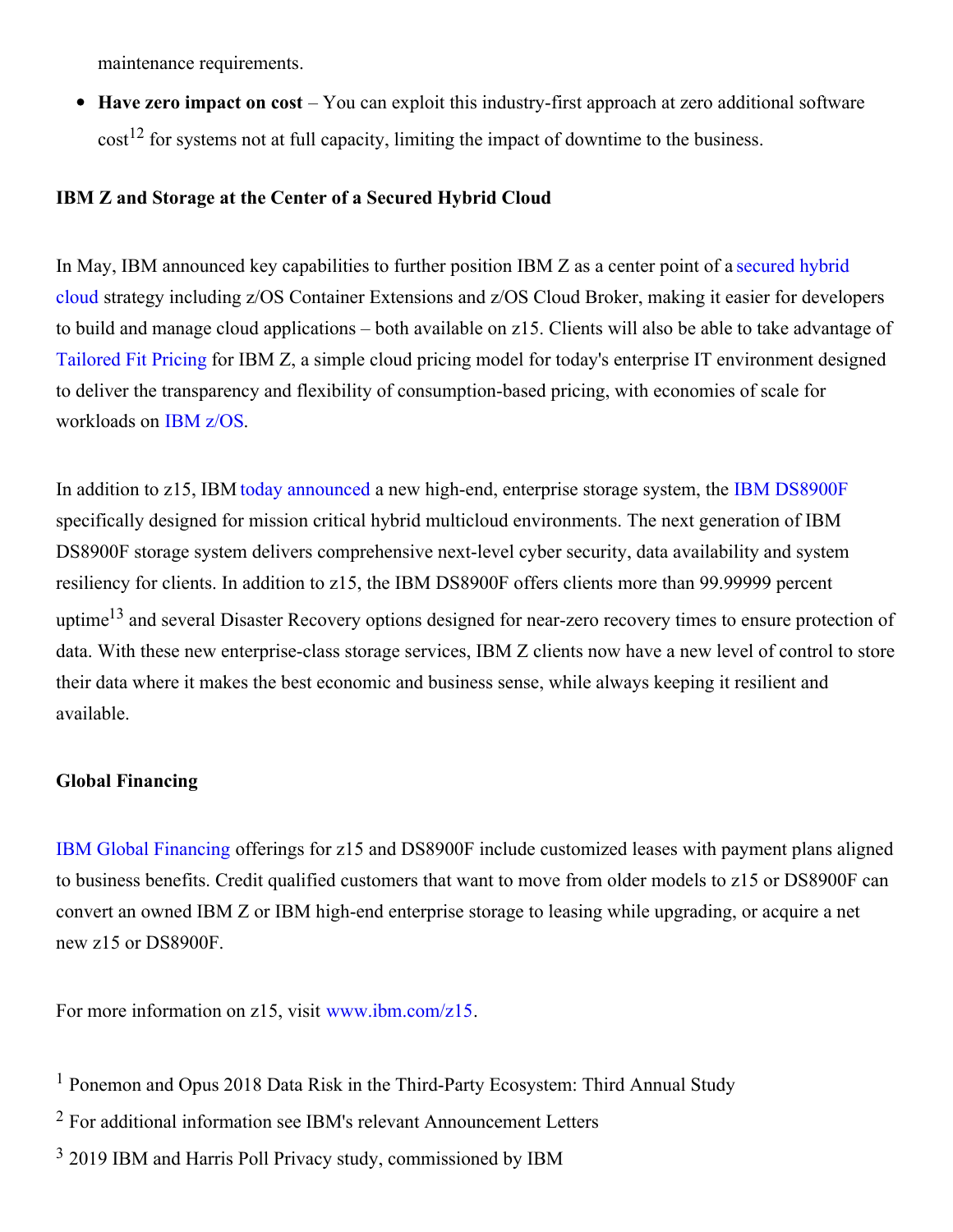## <sup>4</sup> [https://newsroom.ibm.com/think-spotlight?item=30994](https://c212.net/c/link/?t=0&l=en&o=2576230-1&h=1186620971&u=https%3A%2F%2Fnewsroom.ibm.com%2Fthink-spotlight%3Fitem%3D30994&a=https%3A%2F%2Fnewsroom.ibm.com%2Fthink-spotlight%3Fitem%3D30994)

<sup>5</sup> *Disclaimer: Performance result is extrapolated from IBM internal tests running in a z15 LPAR with 36 or* 39 dedicated IFLs and 256 GB memory, a z/VM 7.1 instance in SMT mode with 4 guests running SLES 12 SP4. With 36 IFLs each guest was configured with 18 vCPU. With 39 IFLs 3 guests were configured with 20 vCPU and 1 guest was configured with 18 vCPU. Each guest was configured with 64 GB memory, had a *direct-attached OSA-Express6S adapter, and was running a dockerized NGINX 1.15.9 web server. The guest images were located on a FICON-attached DS8886. Each NGINX server was driven remotely by a separate* x86 blade server with 24 Intel Xeon E5-2697 v2 @ 2.7GHz cores and 256 GB memory, running the wrk2 *4.0.0.0 benchmarking tool [\(https://github.com/giltene/wrk2](https://github.com/giltene/wrk2)) with 48 parallel threads and 1024 open HTTPS connections. The transferred web pages had a size of 644 bytes.*

<sup>6</sup> *Disclaimer: Performance result is extrapolated from IBM internal tests running in a z15 LPAR with 1 dedicated IFL and 16 GB memory 980 NGINX Docker containers. Results may vary. Operating system was SLES12 SP4 (SMT mode). Docker 18.09.6 and NGINX 1.15.9 was used.*

<sup>7</sup> *Disclaimer: Performance results based on IBM internal tests running dockerized NGINX web server in a z15 native LPAR compared to running them bare-metal on a compared x86 platform. Results may vary. z15 configuration: LPAR with 2 dedicated IFLs, 32 GB memory, 40 GB DASD storage, SLES 12 SP4 (SMT mode) running Docker 18.09.6 and NGINX 1.15.9. x86 configuration: 2 Intel® Xeon® Gold 6140 CPU @ 2.30 GHz with Hyperthreading turned on, 32 GB memory, 40 GB RAID5 local SSD storage, SLES12 SP4 running Docker 18.09.6 and NGINX 1.15.9.*

<sup>8</sup> *Disclaimer: Performance results based on IBM internal tests running the wrk2 4.0.0.0 benchmarking tool [\(https://github.com/giltene/wrk2](https://github.com/giltene/wrk2)) remotely with a fix transaction rate against a NGINX 1.15.9 web server exploiting zlib [\(https://github.com/madler/zlib/pull/410](https://github.com/madler/zlib/pull/410)) to compress transaction data before encryption versus zlib -1 software compression. Data transmitted via NGINX webserver was the Silesia compression corpus [\(http://sun.aei.polsl.pl/~sdeor/index.php?page=silesia](http://sun.aei.polsl.pl/~sdeor/index.php?page=silesia)). Results may vary. z15 configuration: LPAR with 4 dedicated IFL, 32 GB memory, 40 GB DASD storage, 200 GB FlashSystem 900 storage, SLES12 SP4 (SMT mode), running NGINX 1.15.9 with patch*

*[https://github.com/nginx/nginx/commit/cfa1316368dcc6dc1aa82e3d0b67ec0d1cf7eebb](https://c212.net/c/link/?t=0&l=en&o=2576230-1&h=3109299891&u=https%3A%2F%2Fgithub.com%2Fnginx%2Fnginx%2Fcommit%2Fcfa1316368dcc6dc1aa82e3d0b67ec0d1cf7eebb&a=https%3A%2F%2Fgithub.com%2Fnginx%2Fnginx%2Fcommit%2Fcfa1316368dcc6dc1aa82e3d0b67ec0d1cf7eebb).*

<sup>9</sup> *Disclaimer: Based on preliminary internal measurements and projections and compared to the z14. Of icial performance data will be available upon announce. Results may vary by customer based on individual workload, configuration and software levels. Visit LSPR website for more details at: https://www-[304.ibm.com/servers/resourcelink/lib03060.nsf/pages/lsprindex.](https://c212.net/c/link/?t=0&l=en&o=2576230-1&h=3640662637&u=https%3A%2F%2Fwww-304.ibm.com%2Fservers%2Fresourcelink%2Flib03060.nsf%2Fpages%2Flsprindex&a=https%3A%2F%2Fwww-304.ibm.com%2Fservers%2Fresourcelink%2Flib03060.nsf%2Fpages%2Flsprindex)*

<sup>10</sup> *Disclaimer: z15 z/OS partitions benefit from System Recovery Boost for a single period of 30 minutes during shutdown and 60 minutes during restart. Measurements were collected in a controlled environment running an IBM developed workload under z/OS 2.4 comprised of online transactions accessing WAS, CICS, MQ, IMS and Db2. Comparisons were made between z15 with System Recovery Boost and z14. Individual*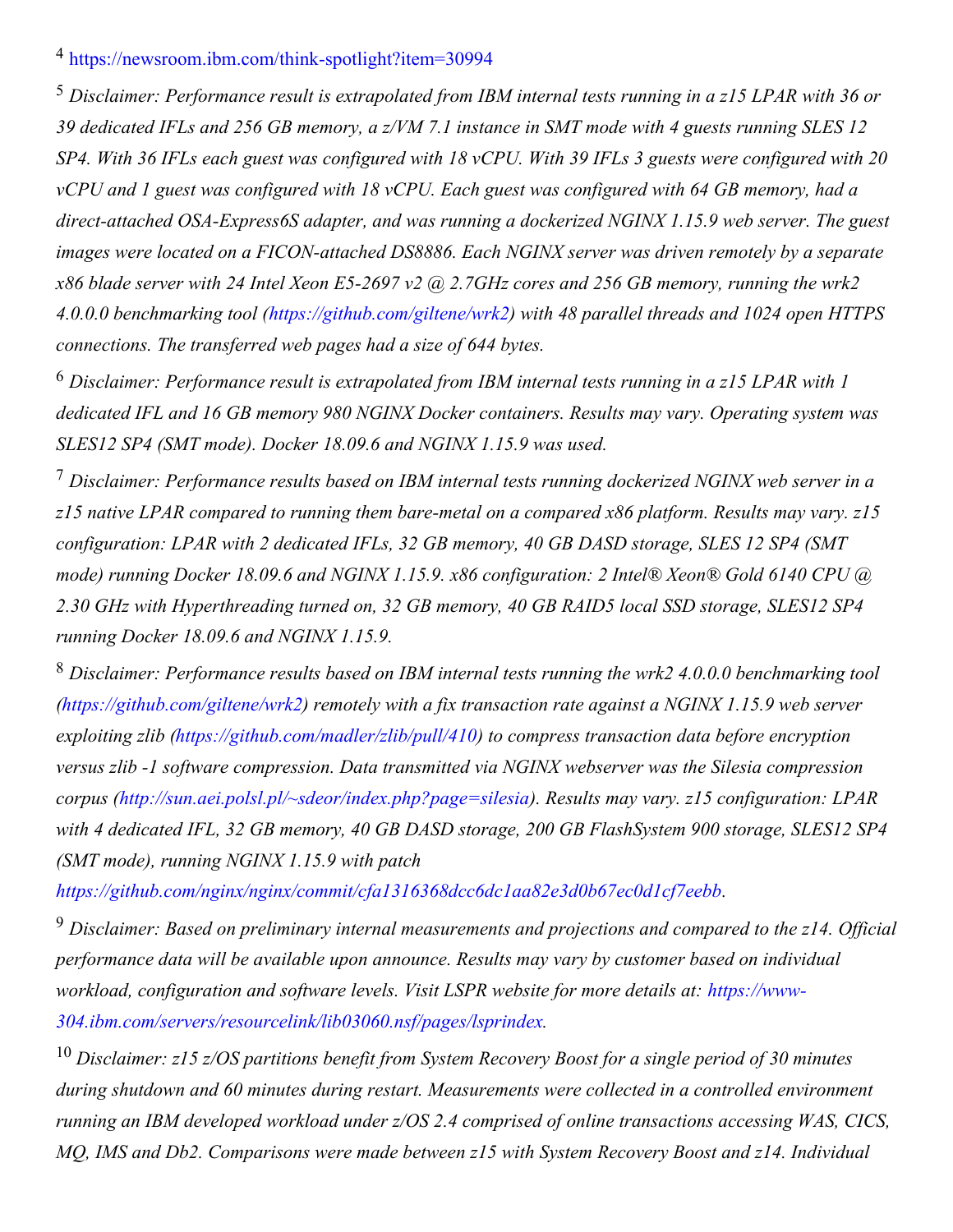*client results may vary.*

<sup>11</sup> *Disclaimer: Measurements were collected in a controlled environment running an IBM developed workload under z/OS comprised of OLTPSE transactional and COBOL Batch workloads. Comparisons were made between z15 and z14. Given that individual configurations, shutdown and restart procedures may be dif erent, individual client results may vary.*

 $12$  Disclaimer: This claim is based on IBM internal tests. Results may vary. The use case for this test is a *medium-sized customer's transactional workload with a service level agreement (SLA) of 12 million* transaction per half hour. The system is configured to use 3 general processors (GPs) and 1 IBM z Systems *Integrated Information Processor (zIIP) running at a sub-capacity of 0.7. During System Recovery Boost, the* system uses 3 GPs and 8 zIIPs running at full capacity. software costs are based on a typical software *acquisition bill of \$500/MIPS.*

<sup>13</sup> *Disclaimer: Internal data based on measurements and projections was used in calculating the expected* value. The z15 servers must be configured in a parallel sysplex using z/OS 2.3 or above; GDPS management *of data and middleware recovery across Metro distance systems and storage, including GDPS Metro Multisite Workload and GDPS Continuous Availability; and DS888X with IBM HyperSwap. Necessary resiliency technology must be enabled, such as System Managed CF Structure Duplexing, Sysplex failure management and Capacity Provisioning Manager. Other configurations may provide dif erent availability characteristics.*

Elizabeth Banta IBM Media Relations [elizabeth.banta@ibm.com](mailto:elizabeth.banta@ibm.com) 732-996-4159

SOURCE IBM